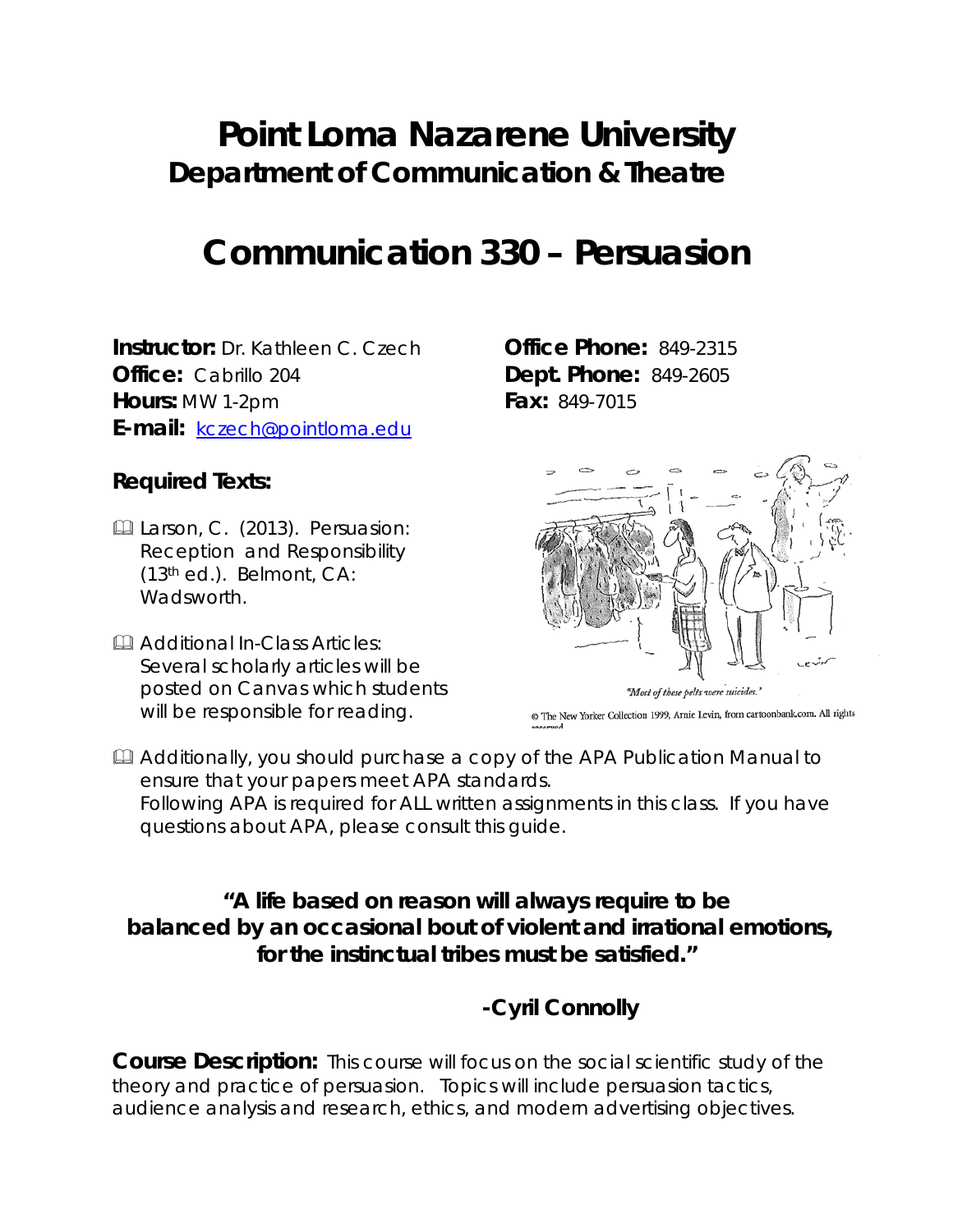Students in this course will be given opportunities to work toward the following learning objectives:

- 1. To become familiar with selected social science research in persuasion.
- 2. To obtain a working knowledge of persuasion in multiple settings.
- 3. To develop skill in analyzing a target audience.
- 4. To become more aware and critical of the persuasive messages directed towards you.
- 5. To be able to apply predominant persuasion theories to real world situations.

### **Explanation of Class Assignments:**

- **Theory Papers:** (200 pts): There will be four short theory papers throughout the semester. These papers will focus on a specific theory and be applied to a current situation. Each paper will be 3-4 pages in length and follow APA guidelines and include relevant research on the theory.
- **Advertisement Analysis** (75 pts): You will select a single advertisement (either TV or print ad) for analysis. Using theory presented in the lecture and text, explain what the advertisement is attempting to do and how the ad "works". This is a two part assignment that will result in a 2-3 page outline that will look at the advertisement itself, give a brief synopsis of the model, apply the advertisement to the model, and evaluate the effectiveness and implications of this ad. You will then be asked to make a 5-6 minute presentation of what you found to the class. The presentation should focus on your findings and implications of those findings.
- **The Mid-Term and Final Exams** (240 pts): The mid-term and final will cover all material in the text and includes any material that I have lectured on or handed out in class. You are responsible for material in the book even if I have not lectured on it. Keeping up with the readings will be key to preparing for the mid-term and final. Save all handouts as these may come in use for reviewing for exams. Each exam is worth 120 points. The final exam will be cumulative.
- *m* Quizzes At the discretion of the instructor unannounced quizzes may be given over assigned readings.

#### **Assignments:**

All assignments must be typed. Hand written work will not be accepted. Please note that APA standards will be expected on all papers. In addition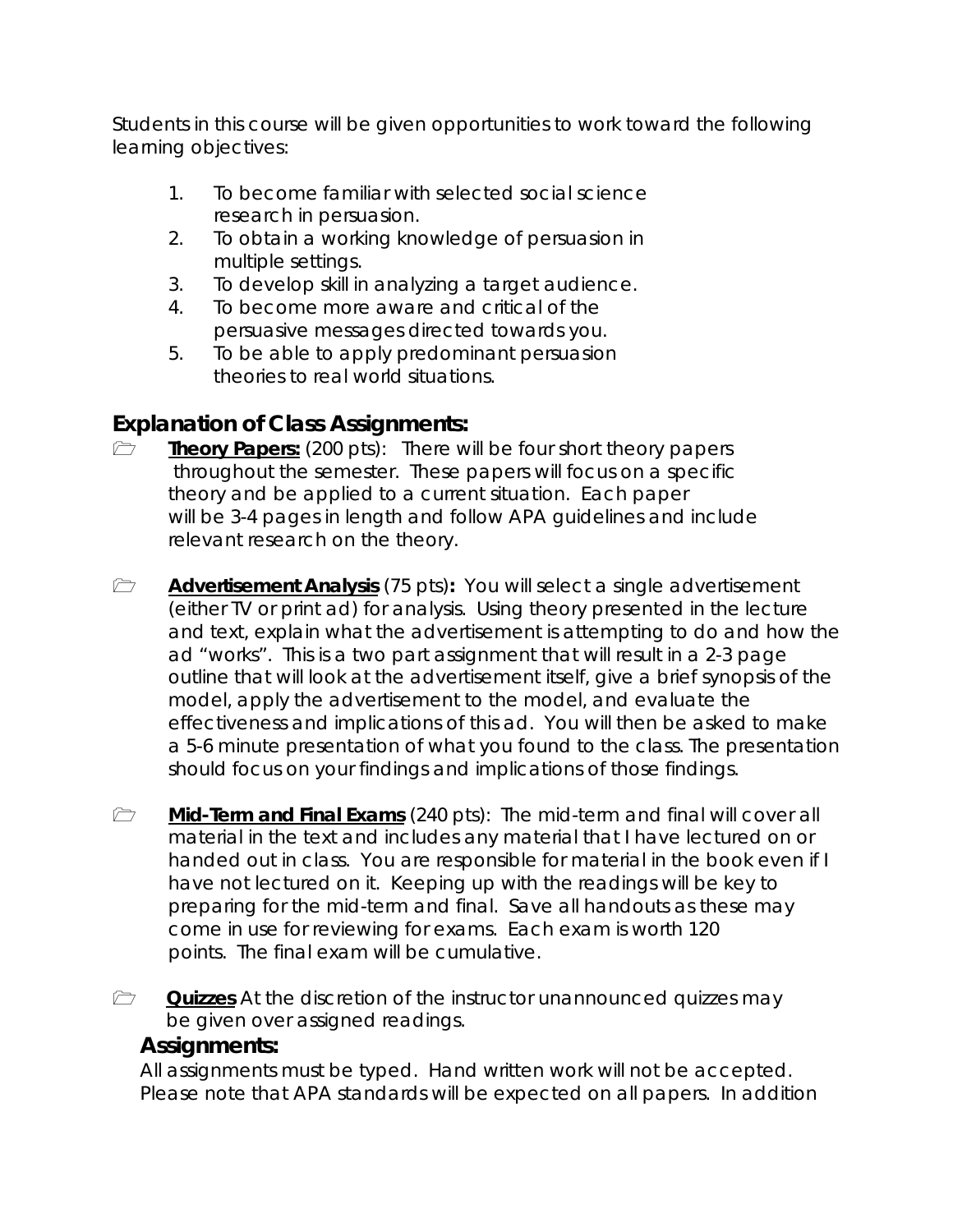one inch margins with 12 point, New Times Roman font are expected. There should be no grammatical errors or misspelled words in your assignments. Always proofread your assignments and have someone else proof them too. Assignments are due at the beginning of the class period.

The real world operates under the assumption that when a deadline is established, it must be met. People fail to meet deadlines, lose their jobs, and companies that don't meet deadlines lose money and go bankrupt. You are expected to have your assignments in ON TIME. Please turn your work in on time.

#### **Grading:**

| <b>Assignment</b>   | <b>Points Possible</b> | <b>Your Score</b> |
|---------------------|------------------------|-------------------|
| Theory Paper 1      | 50 Pts                 |                   |
| Theory Paper 2      | 50 Pts.                |                   |
| Theory Paper 3      | 50 Pts.                |                   |
| Theory Paper 4      | 50 Pts.                |                   |
| <b>Ad Analysis</b>  | 75 Pts.                |                   |
| Mid-Term            | 120 Pts.               |                   |
| Final               | 120 Pts.               |                   |
| <b>Total Points</b> | 515                    |                   |

#### **Grading Scale:**

| Grade | Percent | <b>Points</b> | Grade | Percent   | <b>Points</b> |
|-------|---------|---------------|-------|-----------|---------------|
|       | 93-100  | $477 - 515$   |       | 73-76     | $374 - 393$   |
| $A -$ | 90-92   | 461 - 476     | С-    | $70-72$   | $358 - 373$   |
| $B+$  | 87-89   | $446 - 460$   | D+    | 67-69     | $343 - 357$   |
| B     | 83-86   | $425 - 445$   |       | 63-66     | $322 - 342$   |
| $B -$ | 80-82   | $410 - 424$   |       | $60 - 62$ | $307 - 321$   |
| $C+$  | 77-79   | $394 - 409$   |       | $0 - 59$  | $0 - 306$     |

**g Standards:**

**Gradin**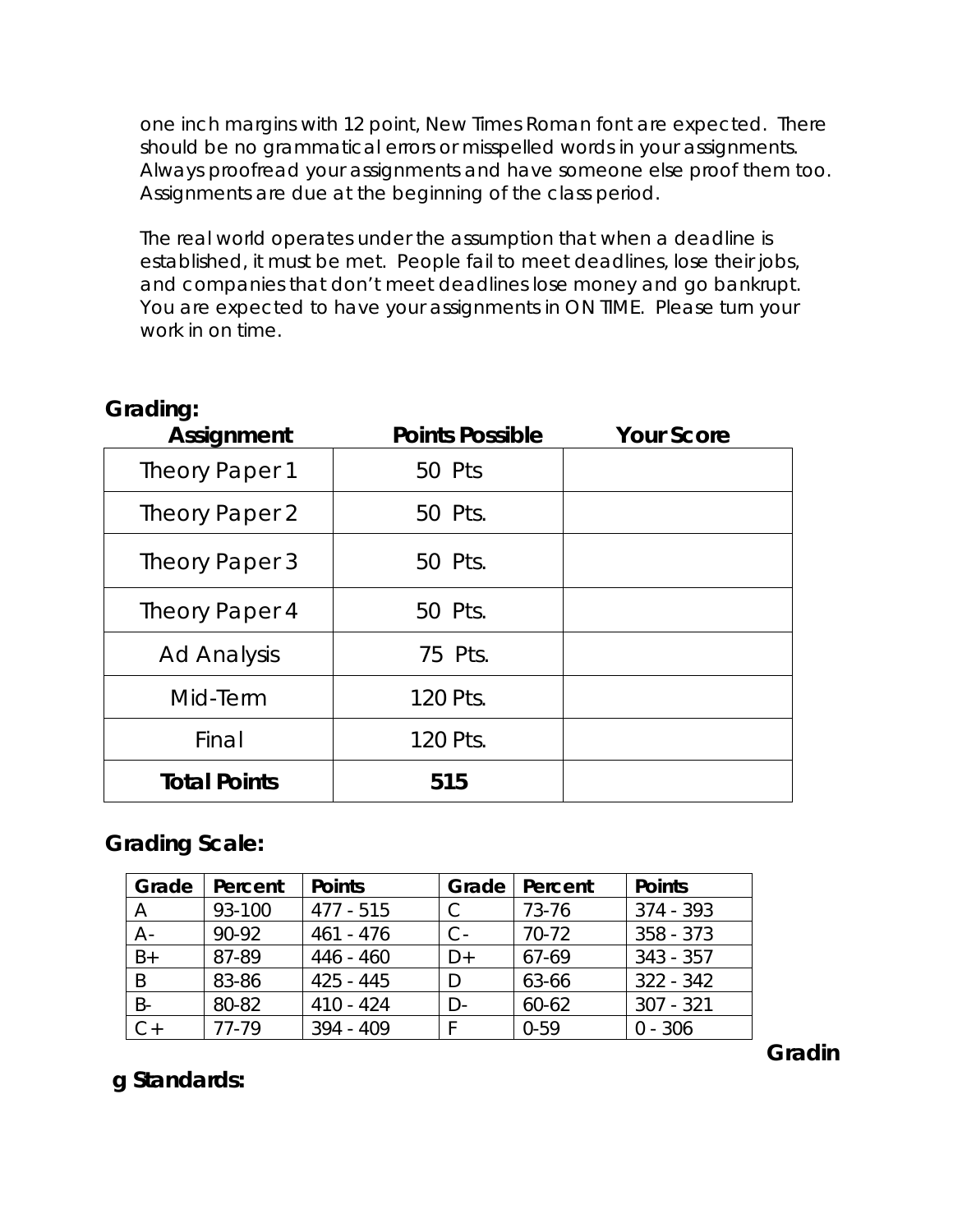- "A's"……..are awarded for work that is highly exceptional and goes beyond all minimal requirements.
- "B's"……..are awarded for work that is above average and goes beyond minimal requirements.
- "C's"……..are awarded for work that meets basic standards and requirements.
- "D's"……..are awarded for below average work that usually lacks minimal requirements.
- "F's"……..are awarded for work that clearly does not meet minimal standards, or is not completed.

#### **Grade Concerns:**

If you feel that you were unjustly evaluated on any assignment, please talk with me within 2 weeks after the assignment has been returned. An appeal is welcome by scheduling an appointment or coming to my office hours. DO NOT approach me immediately after a class! Please come with a well reasoned and written explanation of why the grade should be changed, and I will be happy to discuss it with you. Asking for an appeal and defending your case does not secure, nor imply a change of grade. If at any point during the course you are concerned with your overall class grade or other issues in the course, please feel free to make an appointment or stop by my office. I want to help you learn and succeed in this course.

#### **Attendance Policy:**

This course is a course in communication and persuasion. In order to do both you must be present in class regularly. Therefore, attendance will be taken. Each student is allowed 2 excused or unexcused absences. The only absences excused after that will be university approved absences. This means not feel good, or taking a friend to the airport, does not count as excused absences. Upon the 3rd absence the **FINAL grade** will be drop a half step (if you have a B it will drop to a B-). For every subsequent absence the FINAL grade will continue to drop a half step each time. Furthermore, it should be noted that attendance means attending to the class. Students who choose to sleep through class, engage in disruptive conversation, or excessive texting will be counted absent for that day.

In the tragic event that you do miss class please get notes from someone in the class. **Do NOT ask me for notes.** You will be expected to get notes, handouts, and assignments from someone in class. Please do not ask me for my lecture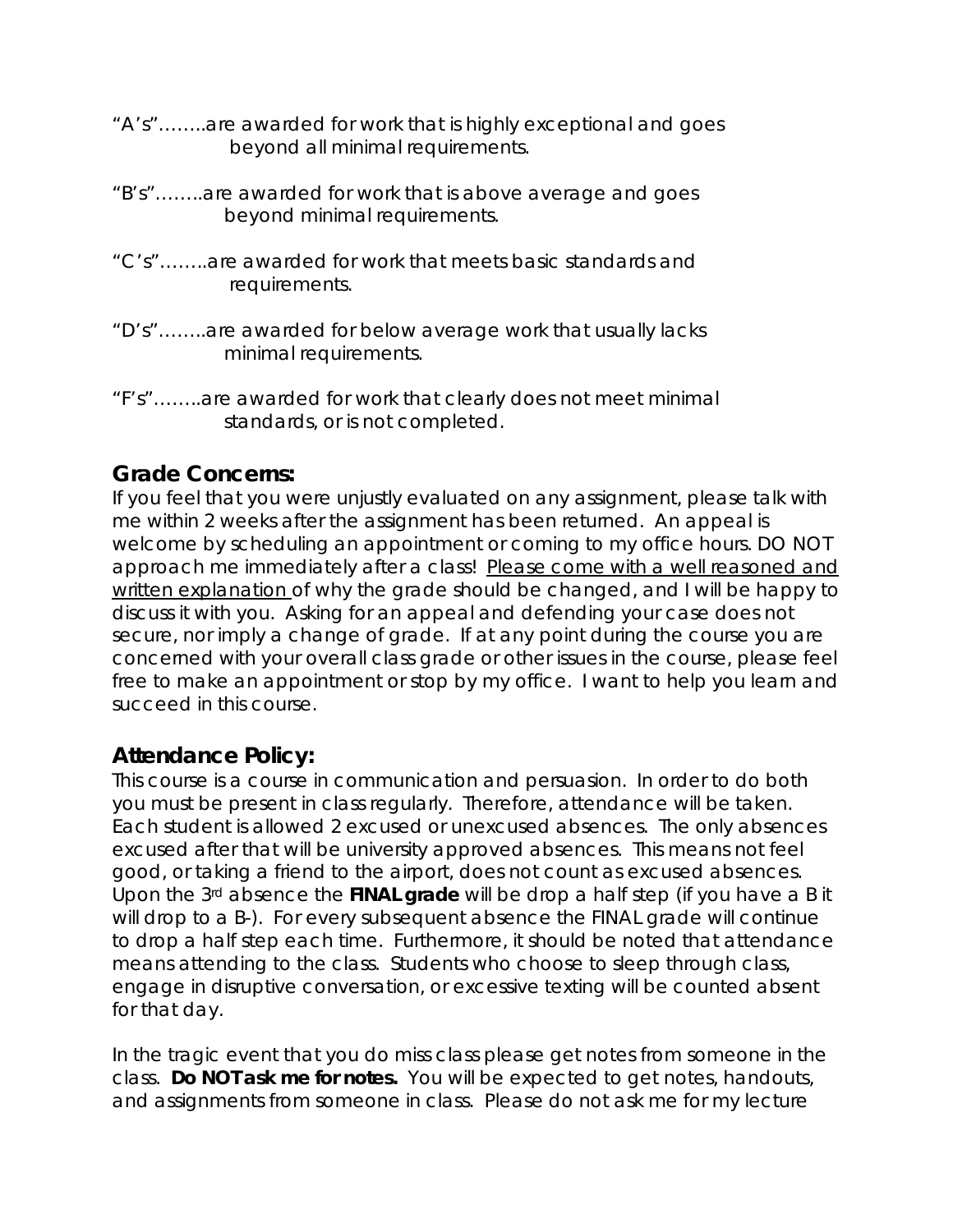notes!! You are responsible for missed material and should try to make a friend or two in this class that you can count on. In addition I do not post lecture material or power point presentations on canvas.

#### **Make-up's:**

All assignments are due on the date specified in the syllabus I am not responsible for turning in your assignments on time – YOU ARE! Please be responsible and figure out how you will get the assignment done and turned into me. In the event of an unexpected and unavoidable scheduling conflict, it is your responsibility to make prior arrangements (well in advance) with me to resolve problem. Excuses after the assignment dates are unacceptable with the exception of extreme circumstances.

#### **Classroom Demeanor:**

While I enjoy a relaxed classroom atmosphere, with lots of discussion and jokes, disrespect will not be tolerated. Please respect both your peers and instructor!! This simply means that you need to pay attention and participate in class. Challenging ideas in class is welcome, but personal attacks are not! While the course will encounter lots of opinions and views, it is everyone's responsibility to keep an open mind, and avoid character attacks, stereotypes, and racist or sexist language.

#### **Technology**

The use of electronic devices during class is NOT permitted. This includes cell phones, i-pods, and laptops! This means you should bring something else to take notes on! Students are not permitted to listen to music while taking a test or to use their cell phones during tests. Continued use of technological devices during class will result in confiscation of the device by the instructor.

**Presentations:** Presentations can be a nervous experience for some. Please NEVER walk in on a presentation under any circumstances. Do not leave either, but simply wait until you hear applause and then enter the classroom quietly and quickly. Furthermore, when presentations are occurring this is not the time to talk with your neighbor, read the paper, or rearrange your backpack**.** 

#### **Appearance:**

Your physical appearance on presentation days is important. You should be neatly groomed and dressed in a way that suggests you expect to be taken seriously. **At a minimum** this means a dress shirt and dress slacks for men, and dress skirt or dress slacks and blouse for women. Please do not wear hats, tennis shoes, shorts, jeans, or chew gum during your presentations. Physical appearance has been shown to affect the credibility of public speakers and as a result will also affect yours in this class!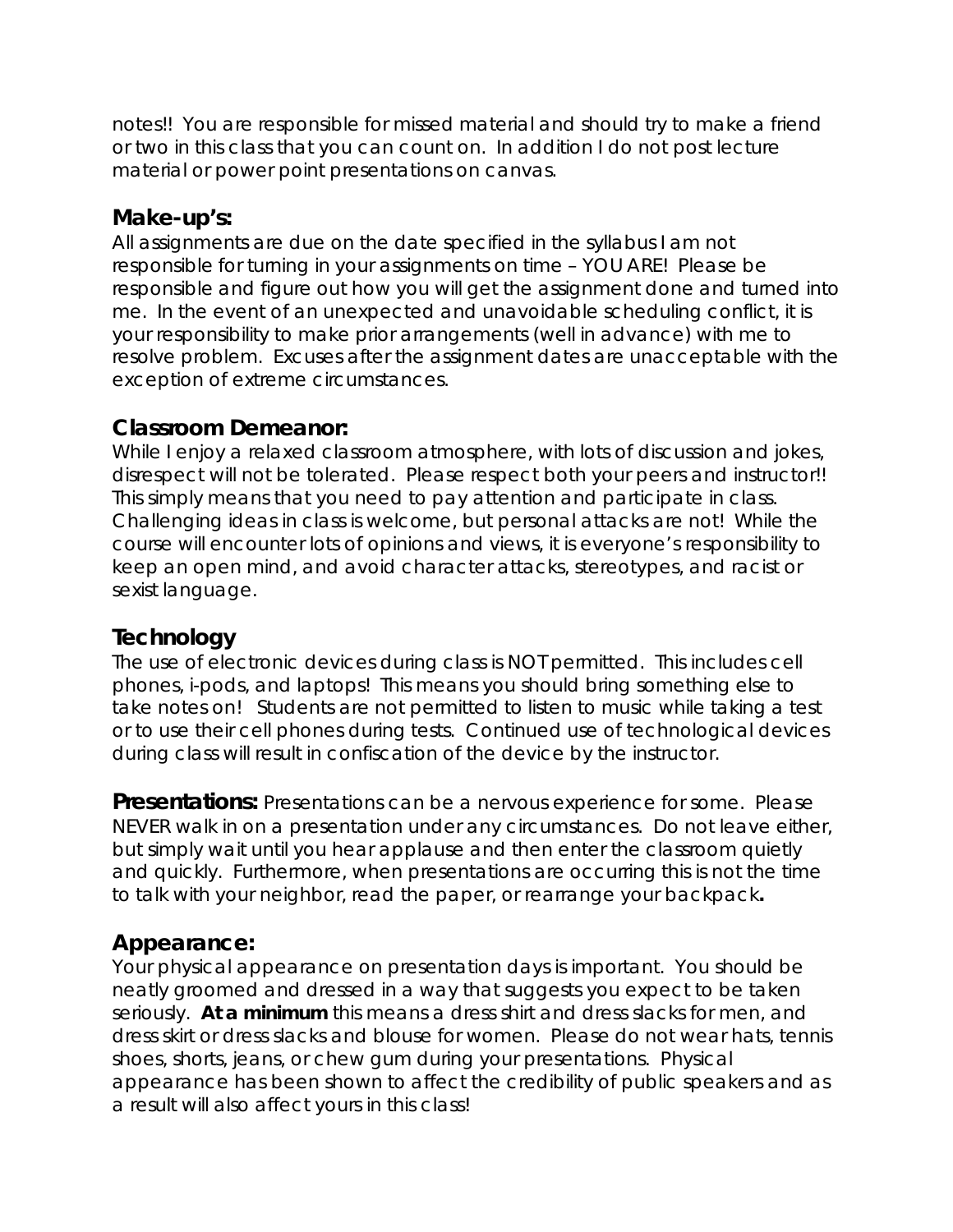

## **Daily Syllabus**

| Date       | <b>Class Discussion</b>                    | Readings |
|------------|--------------------------------------------|----------|
| R Sept. 4  | Defining Persuasion                        | Chp. 1   |
| T Sept. 9  | Models of Persuasion                       |          |
| R Sept. 11 | <b>Traditional Approaches</b>              | Chp.3    |
| T Sept. 16 | Social Scientific Approaches               | Chp.4    |
| R Sept. 18 | Social Scientific Approaches               |          |
| T Sept. 23 | Social Scientific Approaches               |          |
| R Sept. 25 | Language & Symbols<br>Theory Paper 1 Due!! | Chp.5&6  |

### **Daily Syllabus**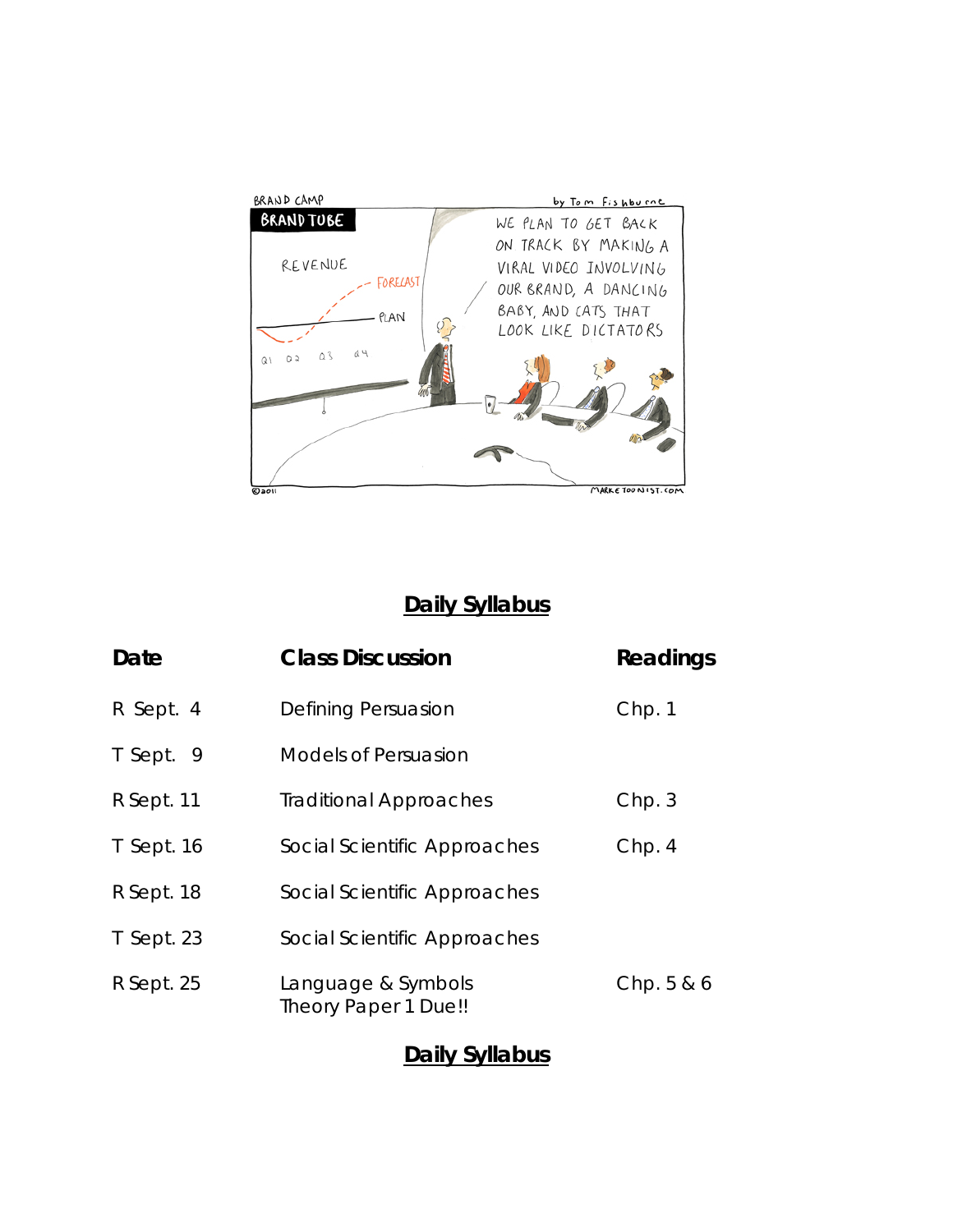| Date<br>T Sept. 30 | <b>Class Discussion</b><br>Language & Symbols       | Readings |
|--------------------|-----------------------------------------------------|----------|
| R Oct. 2           | Logical Arguments                                   | Chp.8    |
| T Oct. 7           | Logical Arguments                                   |          |
| R Oct. 9           | <b>Motivational Appeals</b>                         | Chp. 7   |
| T Oct. 14          | <b>Motivational Appeals</b><br>Theory Paper 2 Due!! |          |
| R Oct. 16          | Mid-Term                                            |          |
| T Oct. 21          | Advertising                                         | Chp. 14  |
| R Oct. 23          | Advertising                                         |          |
| T Oct. 28          | Advertising                                         |          |
| <b>R</b> Oct. 30   | Media & Persuasion<br>Theory Paper 3 Due!!          | Chp. 13  |
| T Nov. 4           | Propaganda                                          |          |
| R Nov. 6           | Mind Control & Cults                                |          |
| <b>T</b> Nov. 11   | <b>Advertising Analysis Presentations</b>           |          |
| R Nov.13           | <b>Advertising Analysis Presentations</b>           |          |
| T Nov. 18          | <b>Advertising Analysis Presentations</b>           |          |
| R Nov. 20          | <b>Advertising Analysis Presentations</b>           |          |
| T Nov. 25          | Cults                                               |          |
| R Nov. 27          | No Class - Happy Thanksgiving                       |          |
| T Dec. 2           | Campaigns                                           | Chp. 10  |

# **Daily Syllabus**